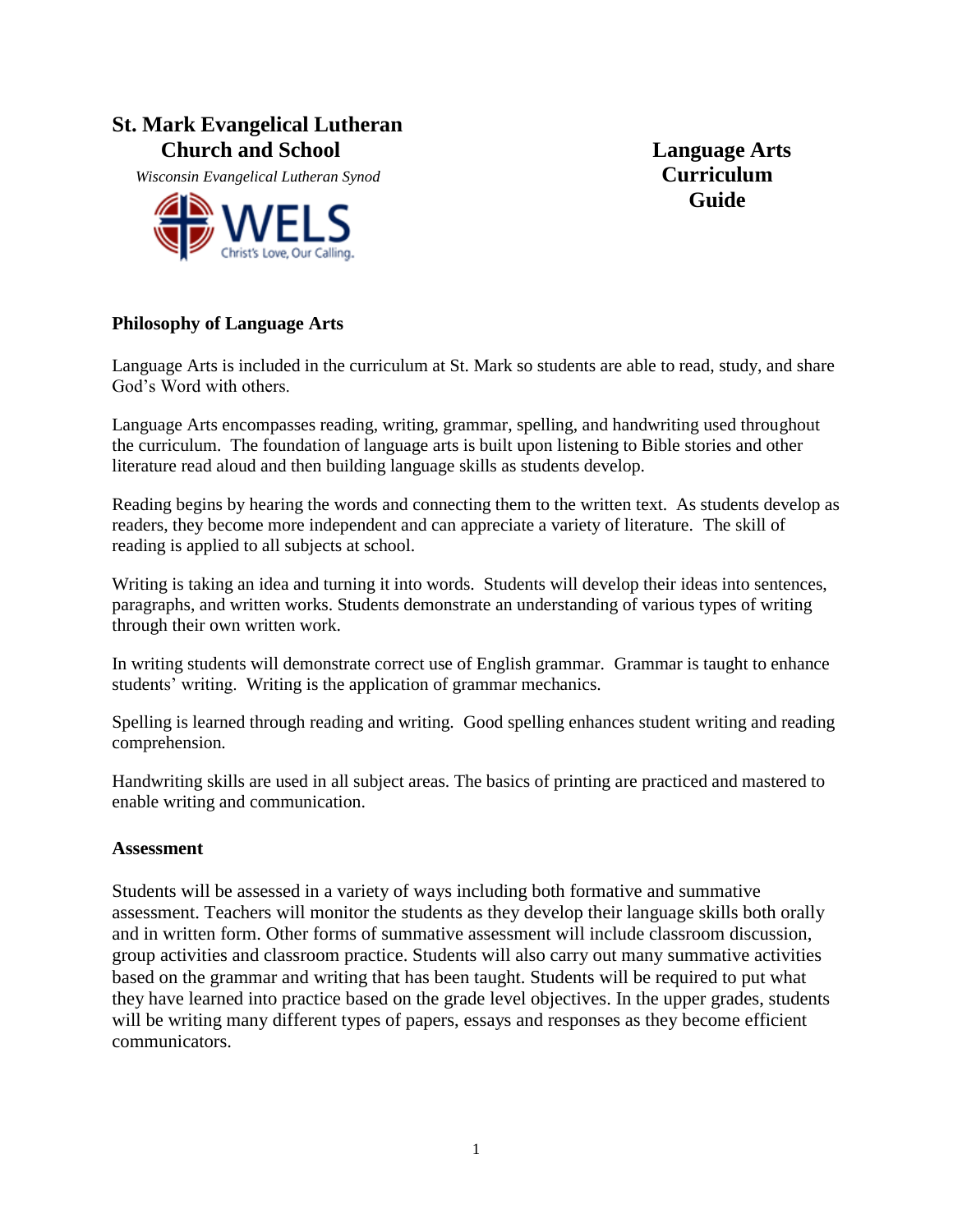### **Exit Goals for Graduation**

By the end of  $8<sup>th</sup>$  grade students will…

- 1. Will appreciate that God provided the gift of language as a method to communicate both orally and in written form.
- 2. Will understand that both written and oral language are a means to share the Gospel with the world that is ripe for harvest.
- 3. Will identify the eight parts of speech (noun, verb, pronoun, adjective, adverb, preposition, conjunction, and interjection) and be able to use them properly in writing.
- 4. Will be able to diagram sentences as a method for visually displaying the eight parts of speech.
- 5. Will be able to write a proper paragraph including a topic sentence, supporting sentences, and a concluding sentence.
- 6. Will be able to write a story using the five parts of a story plot including the introduction, conflict, key events, climax, and resolution.
- 7. Will be able to research and write an informative report using an introductory paragraph, main topic paragraphs, and a concluding paragraph.
- 8. Will be able to defend a written argument by citing examples and facts to support their stance.
- 9. Create writings using the writing process: planning, revising, editing, and rewriting
- 10. Observe conventions of capitalization, punctuation, and spelling
- 11. Observe conventions of grammar and usage
- 12. Engage in group discussions on topics, texts, and issue being studied in class
- 13. Use technology to present and cite information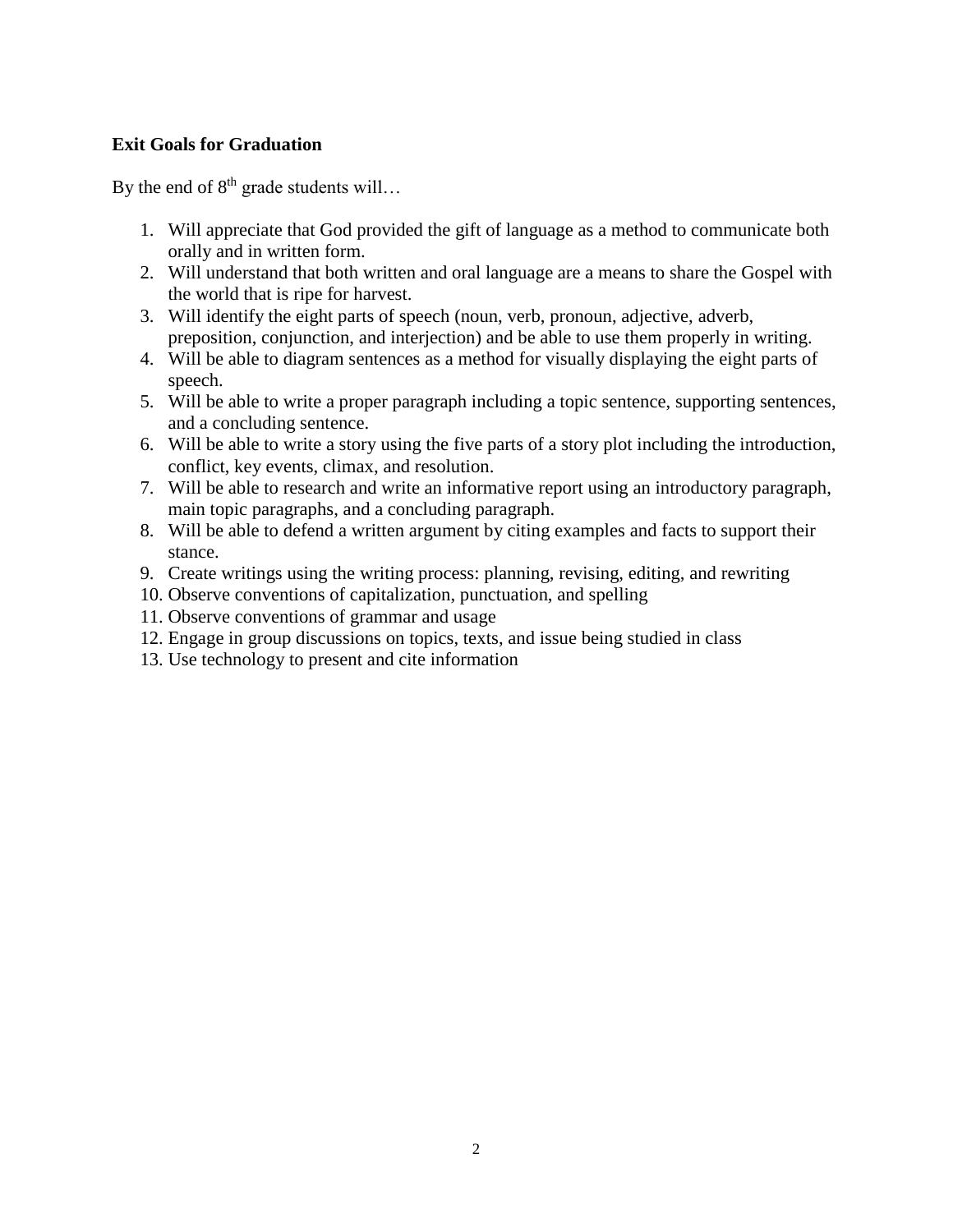# Preschool Objectives

Knowledge Objectives

1. Students will derive meaning through listening to communications of others and sounds in their environment.

2. Students will listen and respond to communications with others.

3. Students will follow directions of increasing complexity.

4. Students will use non-verbal gestures and movements to communicate.

5. Students will use vocalizations and spoken language to communicate language form (syntax), content (semantics), and function (pragmatics).

6. Students will develop the ability to segment oral language into words, syllables, or phonemes independent of meaning.

7. Students will understand that the alphabet represents the sounds of spoken language and the letters of written language.

8. Students will use writing to represent thoughts or ideas.

## Attitude/Belief Objectives

1. Students will show appreciation of books and understand how print works.

2. Students will chose God-pleasing content in their verbal and written communications.

3. Students will know that everyone is a reader and a writer at varying levels of God-given developmental abilities.

## Skill/Behavior Objectives

1. Students will show understanding of concept words and sequence of events.

2. Students will demonstrate understanding and listening skills by responding appropriately and asking relevant questions.

3. Students will respond and extend conversations and be able to sustain a topic through multiple turns.

4. Students will understand and carry out a series of multi-step directions.

5. Students will use movement or behavior to initiate interaction with someone. (i.e. offering a

doll to a friend, using facial expressions, waving, walking away, running toward someone)

6. Students will use plurals, pronouns and past tense in conversation/writing.

7. Students will use parts of speech, word order and sentence structure in verbal communications much like an adult.

8. Students will categorize words showing awareness of common aspects among objects. (i.e. sorting toys, identifying types of animals or food etc.)

9. Students will ask many questions with "why" to obtain information.

10. Students will voice observations about words, pronounce them and comprehend them.

11. Students will modify language when talking to a younger child.

12. Students will use language to effectively express feelings and thoughts, describe experiences and observations, interact with others and communicate effectively in group activities and discussions.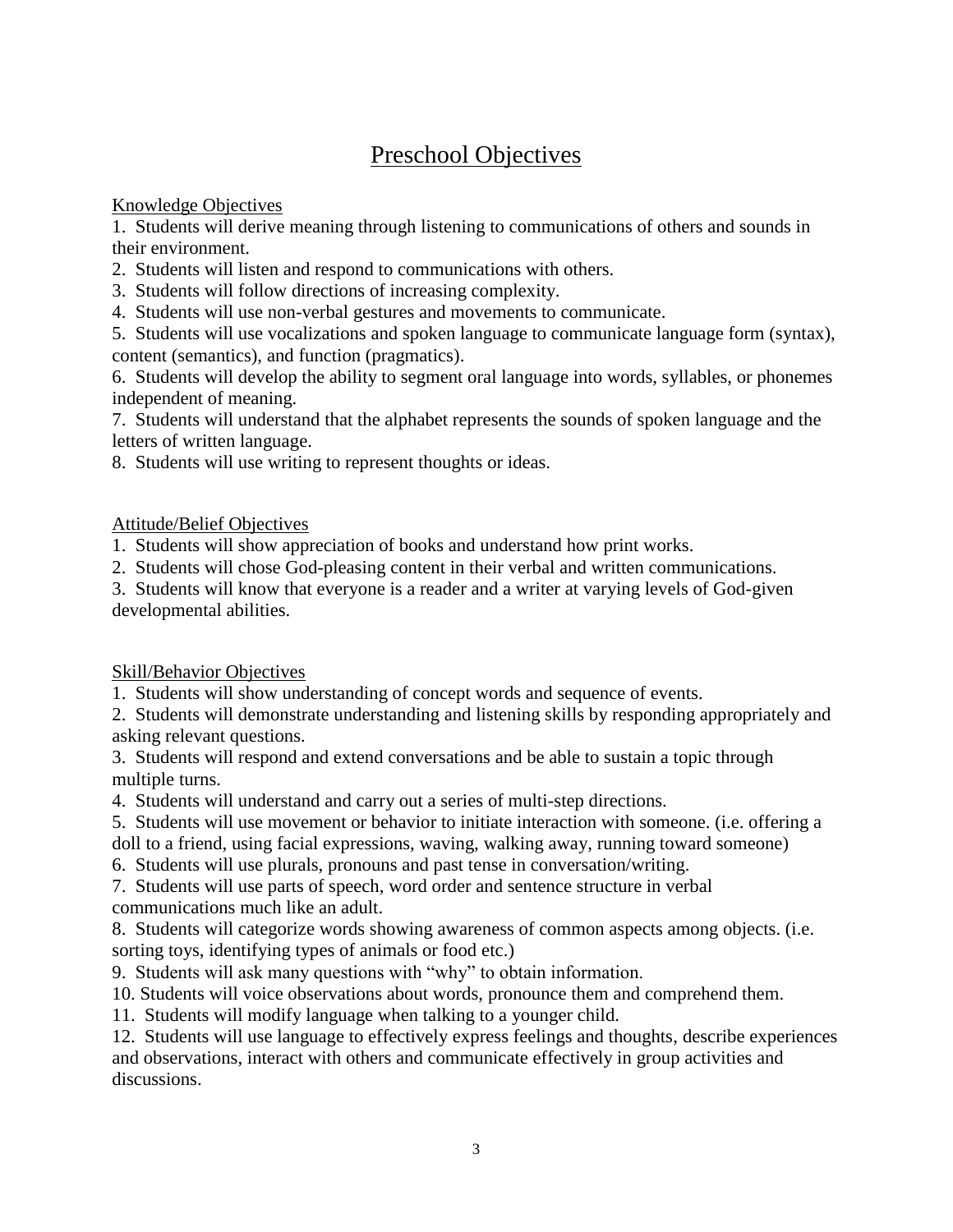13. Students will request and join in saying favorite rhymes and songs that repeat sounds and words.

14. Students will recognize and match sounds and rhymes in familiar words as well as produce rhyming words for words given.

15. Students will identify words that begin or end with the same sound.

16. Students will recognize letters and their sounds in familiar words, especially in their own name.

17. Students will make some letter/sound connections and identify some beginning sounds.

18. Students will use a combination of letter sounds, familiar environmental print and picture cues to recognize a printed word.

19. Students will recognize that most speech sounds are represented by single letter symbols.

20. Students will recognize and name upper and lowercase letters of the alphabet.

21. Students will understand that print carries the message in a book.

22. Students will view one page at a time, left to right, from the front to the back of the book and know that the book has a title, author, and illustrator.

23. Students will choose reading activities and respond with interest and enjoyment.

24. Students will recognize some familiar environmental print.

25. Students will understand that books have characters, a sequence of events and story plots.

26. Students will label pictures using scribbles, letter-like forms or letters to represent words or ideas.

27. Students will use recognizable letters to write their name.

28. Students will begin to use their knowledge of sounds and letters to write words.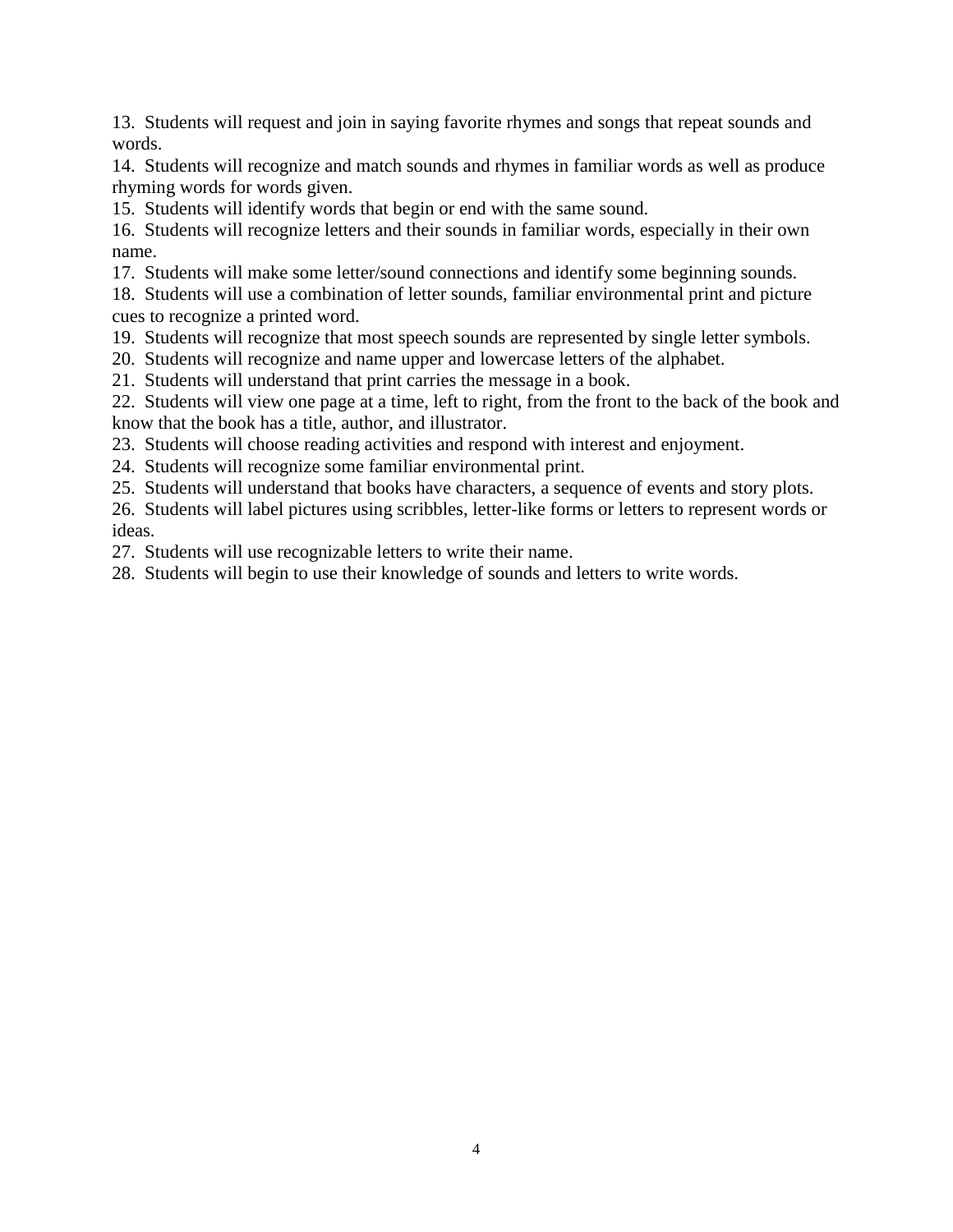# Kindergarten Writing/Grammar Objectives

## **Knowledge Objectives:**

1. Recognize that spoken words are represented in written language by specific sequence of letters.

- 2. Follow words from left to right, top to bottom, and page by page.
- 3. Understand that words are separated by spaces in print.
- 4. Recognize and name all upper and lower case letters of the alphabet.
- 5. Express opinions and/or knowledge about a topic by drawing, dictating, and writing.

## **Skill Objectives:**

- 1. Print all upper and lower case letters.
- 2. Capitalize the first word in a sentence and the pronoun "I".
- 3. Recognize and name end punctuation.
- 4. Write a letter or letters for most consonant and short-vowel sounds.

5. Spell simple words phonetically (inventive spelling), drawing on knowledge of sound-letter relationships.

- 6. Dictate a sentence to a teacher or helper which explains a corresponding picture.
- 7. Write a sentence using proper spacing, inventive spelling, capitalization, and end punctuation.
- 8. Write first and last name, address, phone number, and numbers to 30
- 9. Make cards as gifts using inventive spelling and example.

## **Attitude/Belief Objectives:**

- 1. Students will begin to understand how print works.
- 2. Students will use writing to glorify God.

3. Students will understand that God created everyone uniquely and with varying abilities and interests.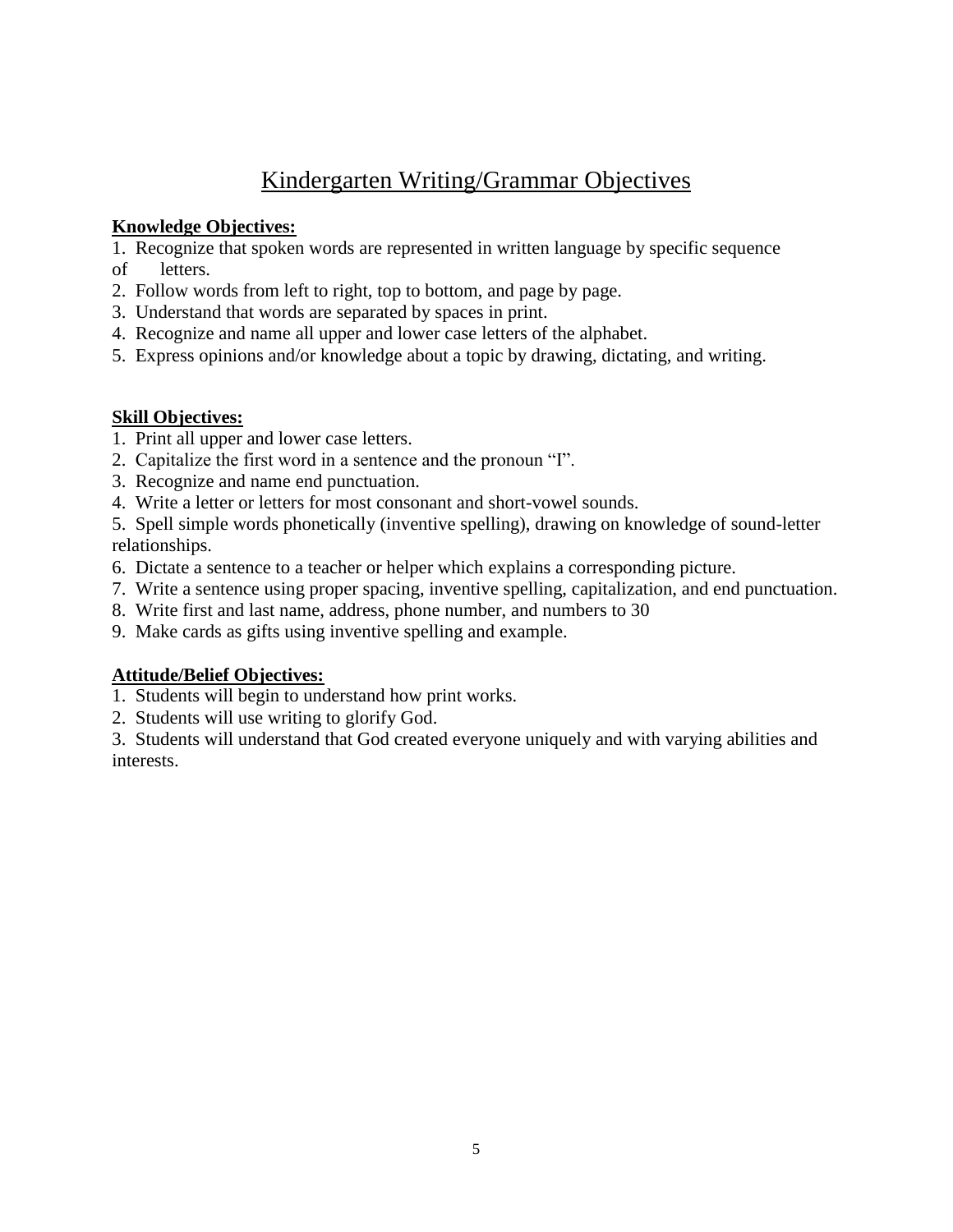## Grade 1 Grammar Objectives

### Knowledge Objectives:

- 1. The children will learn when to use upper and lower case letters.
- 2. The children will learn that nouns name a: person, place or thing.
- 3. The children will learn that verbs are action words.
- 4. The children will learn that adjectives describe a noun.
- 5. The children will learn that sentences need an end mark to complete them.
- 6. The children will learn to use commas in dates and to separate single words in a series.
- 7. The children will learn to use: and, but, or, so, and because to connect parts of a sentence.
- 8. The children will learn the difference between common and proper nouns.
- 9. The children will learn that there are telling, asking, and exclamatory sentences.
- 10. The children will learn that a sentence has a naming part and as action or telling part.
- 11. The children will learn personal and possessive pronouns.
- 12. The children will learn the difference between synonyms and antonyms.

#### Skill Objectives:

- 1. The children will be able to begin sentences with upper case letters.
- 2. The children will know that sentences need a noun or pronoun and a verb.
- 3. The children will be able to add adjectives to their sentences to give a more complete picture.
- 4. The children will be able to use periods, question marks and exclamation marks correctly at the end of their sentences.
- 5. The children will be able to write proper nouns using upper case letters.
- 6. The children will be able to write sentences with both a naming and a telling part.
- 7. The children will be able to give synonyms and antonyms for many words and so increase their vocabulary.

#### Attitude Objectives:

- 1. The children will appreciate the fact that using correct grammar will help them to communicate clearly to others.
- 2. The children will recognize that our Bible lessons use correct grammar so that we can learn and understand God's Word.
- 3. The children will appreciate the fact that learning any language takes knowledge and much practice.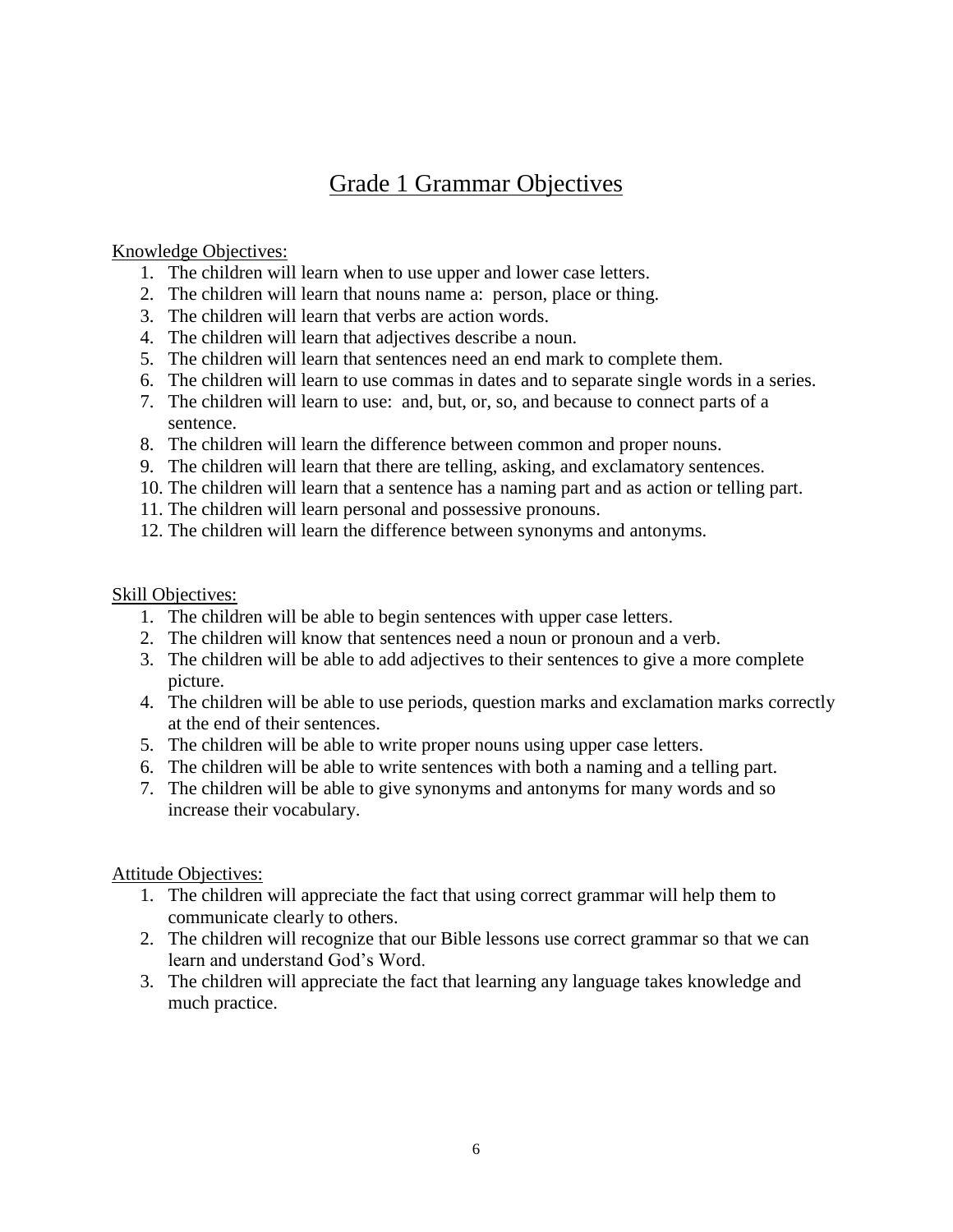# Grade 1 Writing Objectives

## Knowledge Objectives:

- 1. The children will learn how to write greeting card messages to parents.
- 2. The children will learn how to write thank you note messages.
- 3. The children will write several entries in their journals each week.
- 4. The children will write sentences to give facts and information about a book they have read.
- 5. The children will write sentences to give information about a person or topic of their choice.
- 6. The children will write sentences to retell a story they have read and be able to recount it in correct order of events.
- 7. The children will write Bible verses from our Word of God lessons.

## Skill Objectives:

- 1. The children will be able to make a greeting card and to write a birthday or holiday message to parents.
- 2. The children will be able to write thank you notes to family, friends and members of the congregation.
- 3. The children will be able to write entries in their journals about various topics: favorite color, pet, or food, vacation or trip they have taken, sports weather, etc.
- 4. The children will be able to take facts and interesting details about a topic and write clear sentences about that topic.
- 5. The children will be able to write a few sentences to describe a book they have read.
- 6. The children will be able to retell a story in the order in which it happened so it makes sense to the reader.
- 7. The children will be able to locate and copy Bible verses from our lessons.

## Attitude Objectives:

- 1. The children will appreciate how good sentences tell us many important facts and ideas.
- 2. The children will appreciate the importance of sending greeting cards and thank you notes to family, friends and congregation members.
- 3. The children will appreciate the growth of their writing as they look back at their journal entries for the past nine months.
- 4. The children will understand how important sentence structure and order is in reading and writing a story.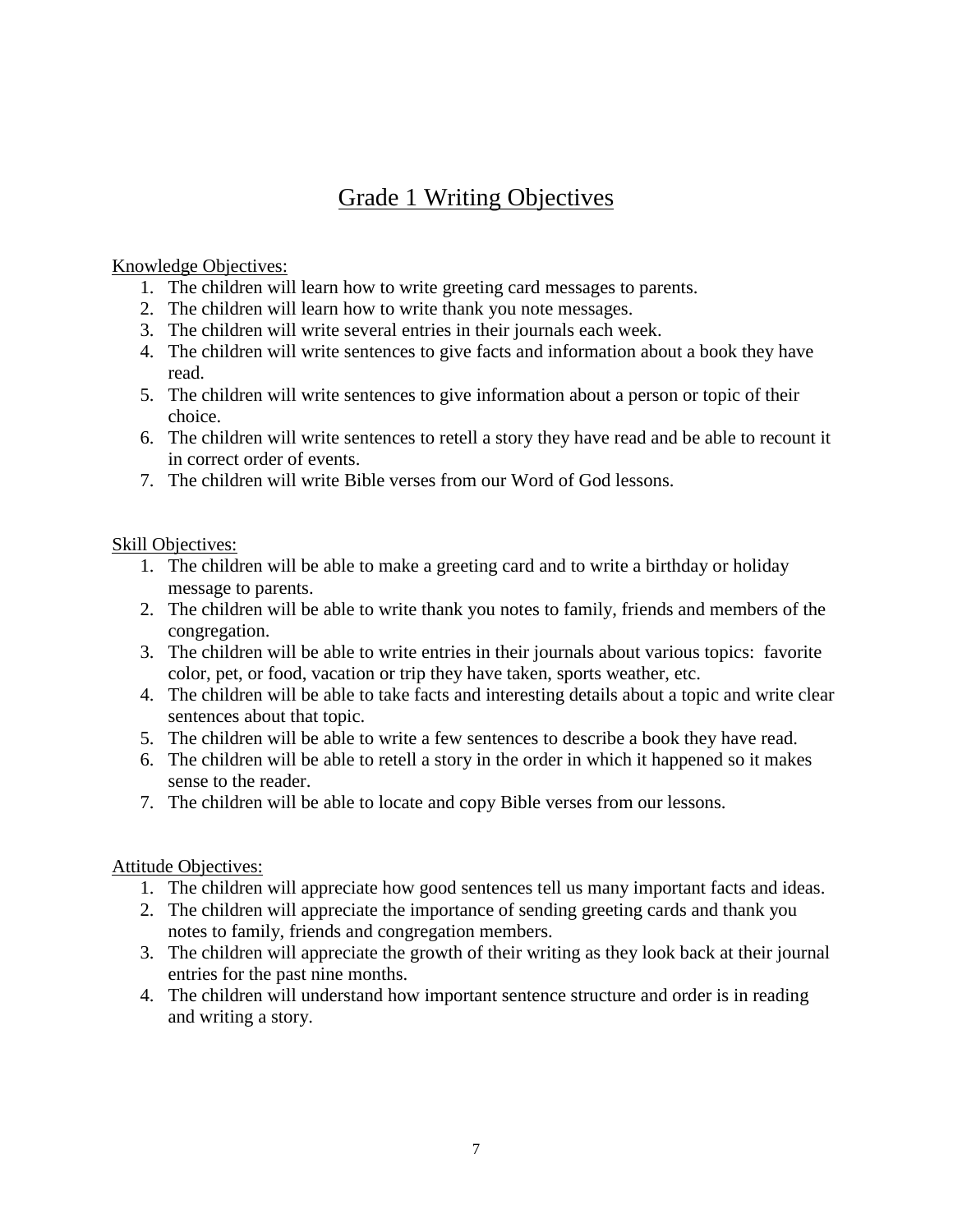# Grade 2 Grammar Objectives

## Knowledge Objectives:

- 1. The children will learn to use correct English grammar when speaking and writing.
- 2. The children will learn to use irregular plural nouns, such as: feet, children, teeth.
- 3. The children will learn to use the past tense of irregular verbs, such as: sat, hid, and told.
- 4. The children will learn to use adjectives and adverbs to correctly modify nouns and verbs.
- 5. The children will learn to write both simple and compound sentences.
- 6. The children will learn to use correct capitalization, punctuation and spelling when writing.
- 7. The children will learn to use an apostrophe to form contractions and when writing a possessive.
- 8. The children will learn to use a dictionary to find the meaning of a word and its correct spelling.
- 9. The children will learn to add endings such as: ed, ing, ly, ness, er, to root words.

## Skill Objectives:

- 1. The children will be able to write plural nouns correctly whether they are using regular or irregular nouns.
- 2. The children will be able to write the past tense of regular and irregular verbs.
- 3. The children will be able to use adjectives and adverbs to enhance their writing.
- 4. The children will be able to use apostrophes for contractions and possessives.
- 5. The children will be able to add different endings to root words to enhance their writing.
- 6. The children will be able to use a dictionary to find definitions and correct spelling of words.

## Attitude Objectives:

- 1. The children will appreciate the fact that using correct grammar will help them to communicate clearly to others.
- 2. The children will recognize that our Bible lessons use correct grammar so that we can learn and understand God's Word.
- 3. The children will appreciate the fact that learning any language takes knowledge and much practice.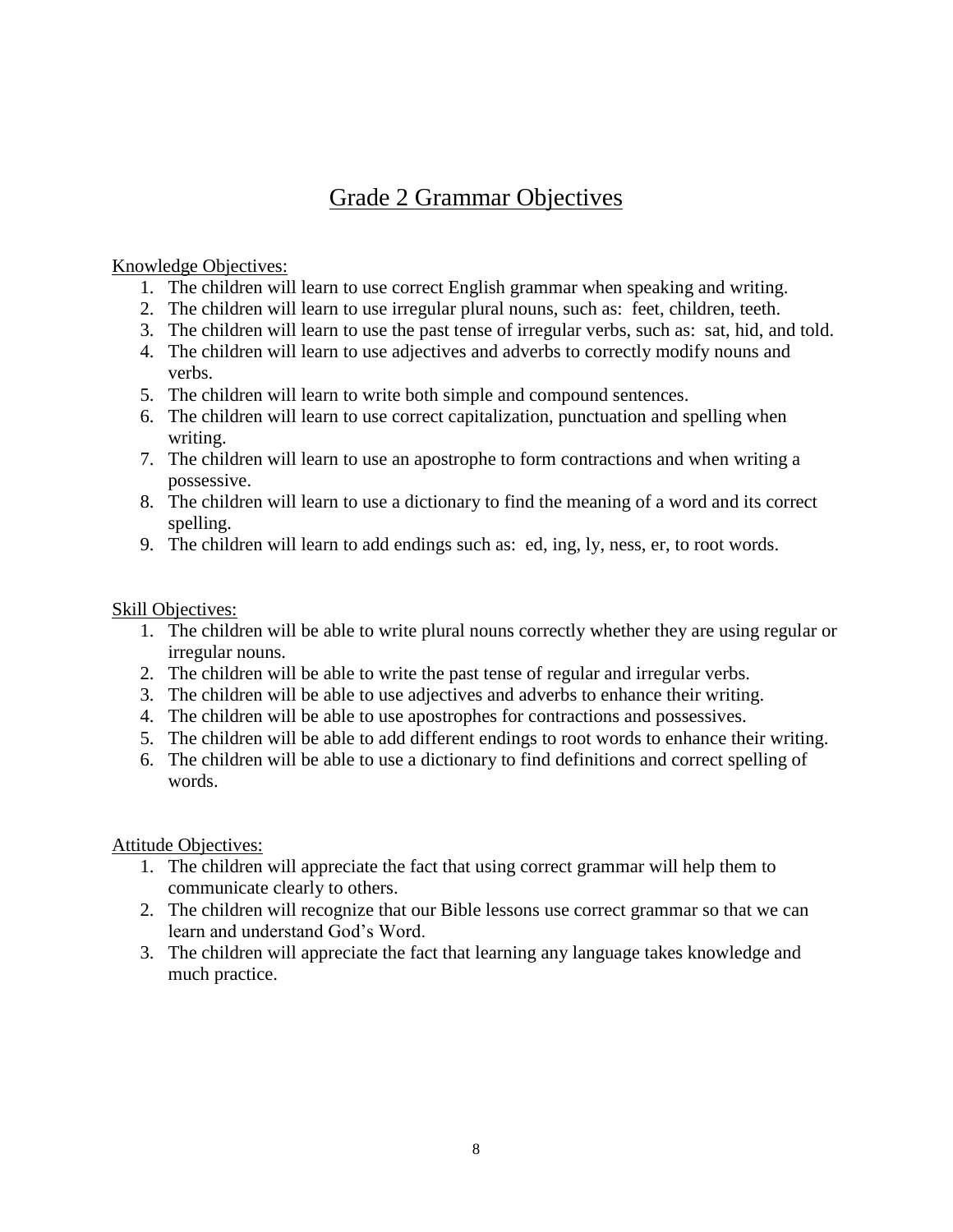## Grade 2 Writing Objectives

## **Knowledge Objectives:**

The students will ….

- 1. Identify an opinion in writing
- 2. State the rules for writing an acrostic poem
- 3. Recognize the correct format for letter writing
- 4. Understand a paragraph needs a topic and supporting details
- 5. Brainstorm ideas of events in their life for writing
- 6. Understand the steps of the writing process
- 7. Identify a mistake in their writing format
- 8. Understand the importance of a year-long journal
- 9. Understand the importance of writing complete sentences

## **Skill / Behavior Objectives:**

The students will …

1. Write opinion pieces in which they introduce the topic and state reasons that support their opinion

- 2. Write an acrostic poem
- 3. Write a letter using correct format
- 4. Write an informative paragraph including an topic sentence and supporting details
- 5. Write a real life story from their own life
- 6. Write in response to a prompt in their journals
- 7. Write in complete sentences using capital letters and end marks.

## **Attitude Objectives:**

The students will...

- 1. Learn to appreciate that the English language is a blessing from God. This gift from God enables people to communicate through reading, writing, speaking, and listening.
- 2. Learn that using the English language is important to better communicate the Gospel both through writing and speech
- 3. Appreciate the joy in writing in a variety of ways.
- 4. Understand the writing process and how to improve personal writing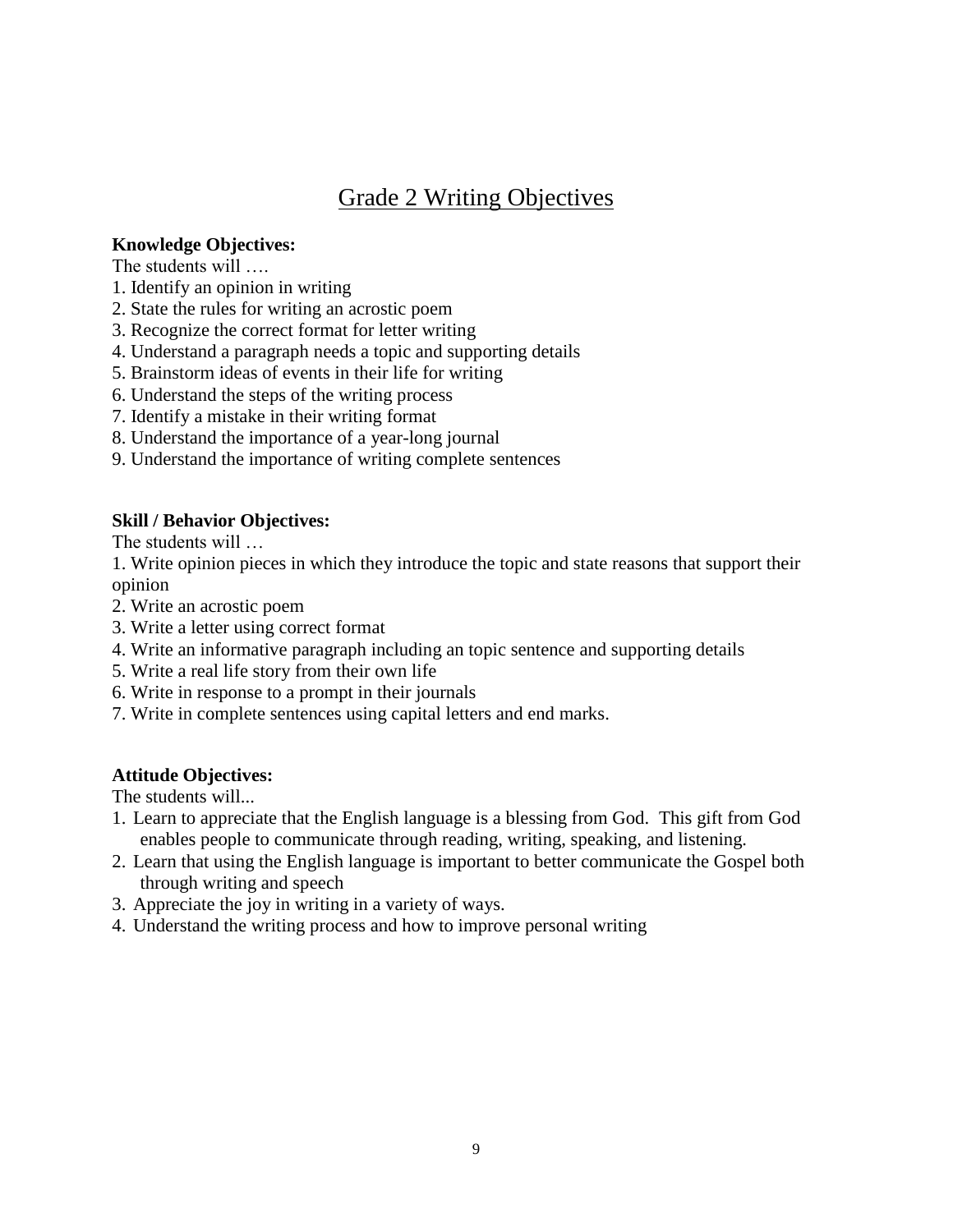# Grades 3-4 English and Writing Objectives

#### **Knowledge Objectives:**

### **The students will...**

### **Sentences**

1. Distinguish between sentences and sentence fragments and use complete sentences in their writing.

2. Identify statements, questions, commands and exclamations and punctuate them correctly in their writing.

- 3. Identify the subjects and predicates of sentences.
- 4. Combine sentences with a comma and *and* to create compound sentences.
- 5. Identify and correct run-on sentence.

#### **Nouns**

- 6. Identify singular and plural nouns.
- 7. Identify common and proper nouns.
- 8. Identify possessive nouns.
- 9. Identify compound subjects.
- 10. Abbreviate nouns that are titles, days and months.
- 11. Identify apostrophes in possessive nouns.

#### **Verbs**

- 12. Identify action verbs in sentences.
- 13. Use present-tense verbs that agree with the subjects of sentences.
- 14. Identify the past-tense forms of verbs in sentences.
- 15. Identify the future tenses of verbs.
- 16. Use *and* to join sentences by combining predicates.
- 17. Distinguish between main verbs and helping verbs that are forms of have and be.
- 18. Identify the past-tense forms of the irregular verbs in sentences.
- 19. Identify contractions with the word *not.*

#### **Pronouns**

- 20. Choose the correct pronouns to match a noun in number or gender.
- 21. Identify the difference between an object and subject pronoun.
- 22. Identify possessive pronouns in sentences.

#### **Adjectives**

- 23. Identify adjectives in sentences.
- 24. Identify article adjectives in sentences.
- 25. Identify adjectives that compare.

#### **Adverbs**

26. Identify adverbs that tell where, when and how.

#### **Punctuation**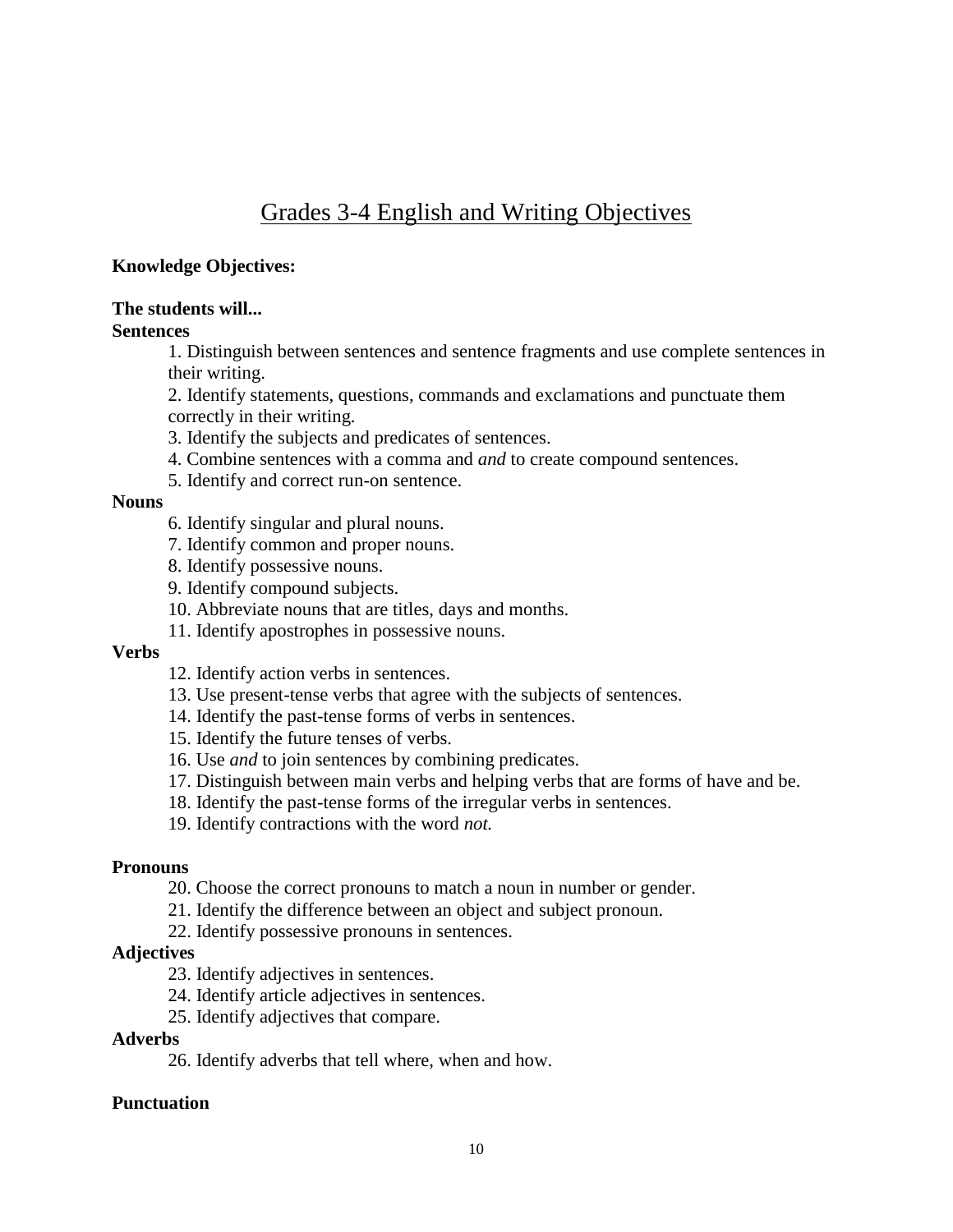27. Identify punctuation in the greeting and closing of letters.

28. Identify punctuation between states and cities and days and years.

29. Identify how to use commas to separate words in a series.

30. Distinguish between apostrophes used in possessives and apostrophes used in contractions.

31. Identify commas after the words *yes* and *no,* and after a direct address.

32. Identify quotation marks at the beginning and end of quotes.

#### **Writing a Personal Narrative**

33. Choose a topic based on mutual experience.

34. Arrange events in sequence.

35. Describe their thoughts and feelings about the experience.

#### **Writing an Explanation**

36. Choose information and details that explain.

37. Put ideas into a step-by-step order.

#### **Writing a Persuasive Piece**

38. Choose a topic based on an area of concern.

39. State their opinions clearly.

40. Come up with reasons to support their opinion.

41. Put ideas in an order that makes sense.

#### **Writing an Essay that Compares**

42. Explore things that are alike and different.

#### **Writing an Expository Paragraph**

43. Find information on a topic of interest.

44. Put their ideas in order.

#### **Skill/Behavior Objectives:**

#### **The Students will....**

#### **Sentences**

1. Write complete sentences.

- 2. Write sentences with correct end marks.
- 3. Use verbs and subjects correctly in a sentence.
- 4. Write compound sentences correctly.

#### **Nouns**

- 5. Write singular and plural nouns correctly.
- 6. Use common and proper nouns correctly.
- 7. Write singular and plural possessive nouns in a sentence.
- 8. Combine nouns in a sentence to make compound subjects.
- 9. Write abbreviations of title, days and months correctly.
- 10. Use apostrophes correctly in possessive nouns.

#### **Verbs**

- 11. Write action verbs in sentences.
- 12. Write the singular forms of present-tense verb.
- 13. Write present-tense verbs too agree with the subjects of sentences.
- 14. Write the past-tense form of verbs in sentences.
- 15. Write the future tenses of verbs.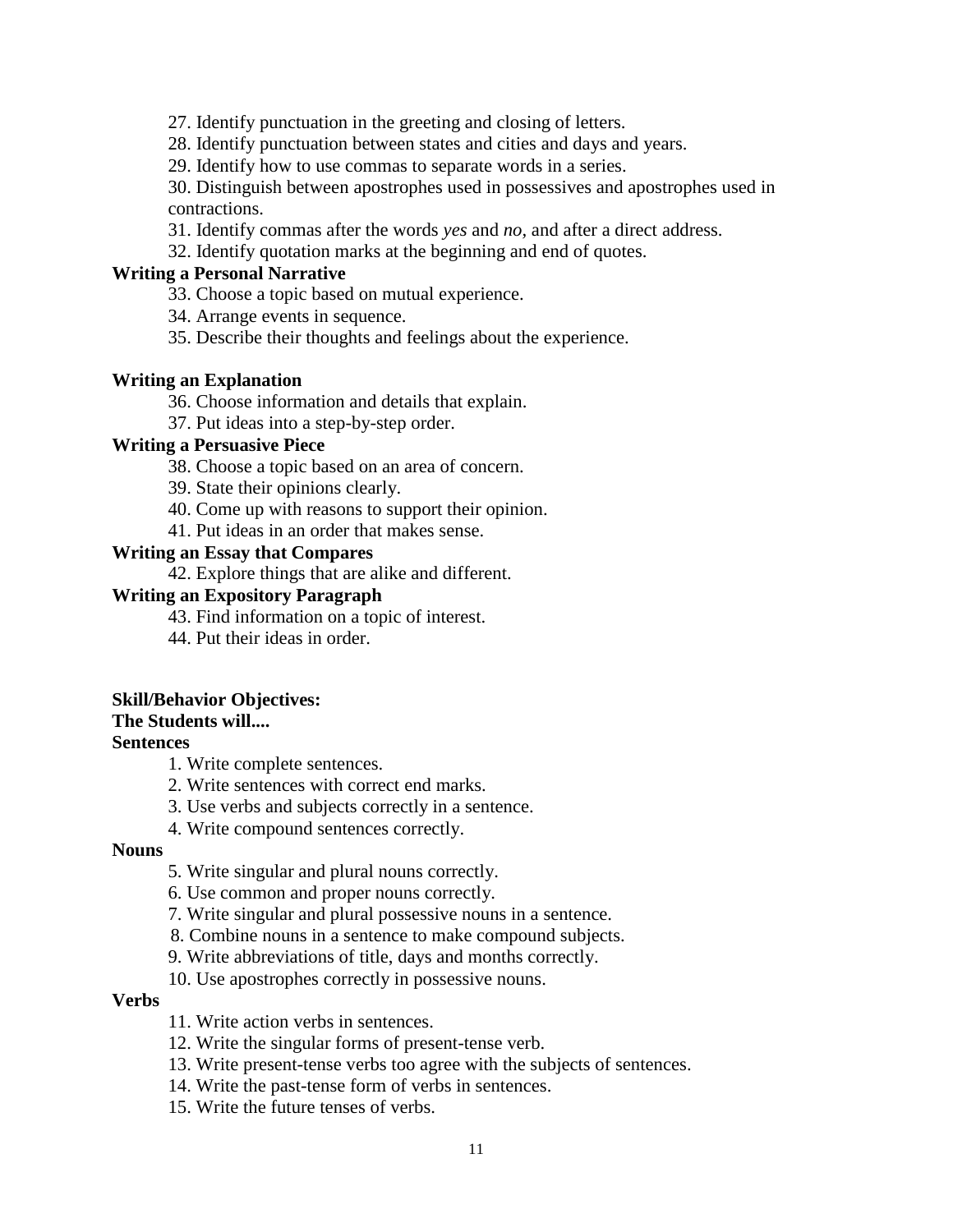- 16. Join sentences by using the word *and* by combining the predicate.
- 17. Write the correct forms of the helping verbs *have* and *be.*
- 18. Write the past-tense forms of the irregular verbs in sentences.
- 19. Write contractions with the word *not* correctly.

#### **Pronouns**

- 20. Write the correct pronoun to match a noun in number or gender.
- 21. Write the subject and object pronoun correctly in a sentence.
- 22. Write possessive pronouns correctly in sentences.

#### **Adjectives**

- 23. Write adjectives in sentences correctly.
- 24. Write article adjectives in sentences correctly.
- 25. Write adjective that compare.

#### **Adverbs**

26. Write adverbs in a sentence correctly.

#### **Punctuation**

- 27. Use the correct punctuation in the greeting and closing of a letter.
- 28. Use a comma between the names of a city and a state, as well as between the day and the year.
- 29. Use a comma to separate words in a series.
- 30. Use write apostrophes correctly in contractions and possessive nouns.
- 31**.** Write commas correct after the words *yes* and *no,* and after a direct address.
- 32. Write quotations marks at the beginning and end of quotes.

#### **Writing a Personal Narrative**

- 33. Write a story about their personal life.
- 34. Write events in order.

#### **Writing an Explanation**

- 35. Write information and details that explains things clearly.
- 36. Write ideas into a step-by-step order.

#### **Writing a Persuasive Piece**

- 37. Write a persuasive piece on a topic that they are concerned with.
- 38. Organize their ideas into a reasonable argument.

#### **Writing an Essay that Compares**

39. Write a piece about things that are alike and different.

#### **Writing an Expository Paragraph**

40. Write a paragraph about something that interests them and will interest other people.

#### **Attitude Objectives:**

#### **The students will...**

1. Learn to appreciate the spoken word, and the beauty that comes with stories that are well written and thought out.

2. Enjoy the art of writing stories, poems and thoughts.

3. Understand the importance of correct grammar in their written work, as well as in their everyday life.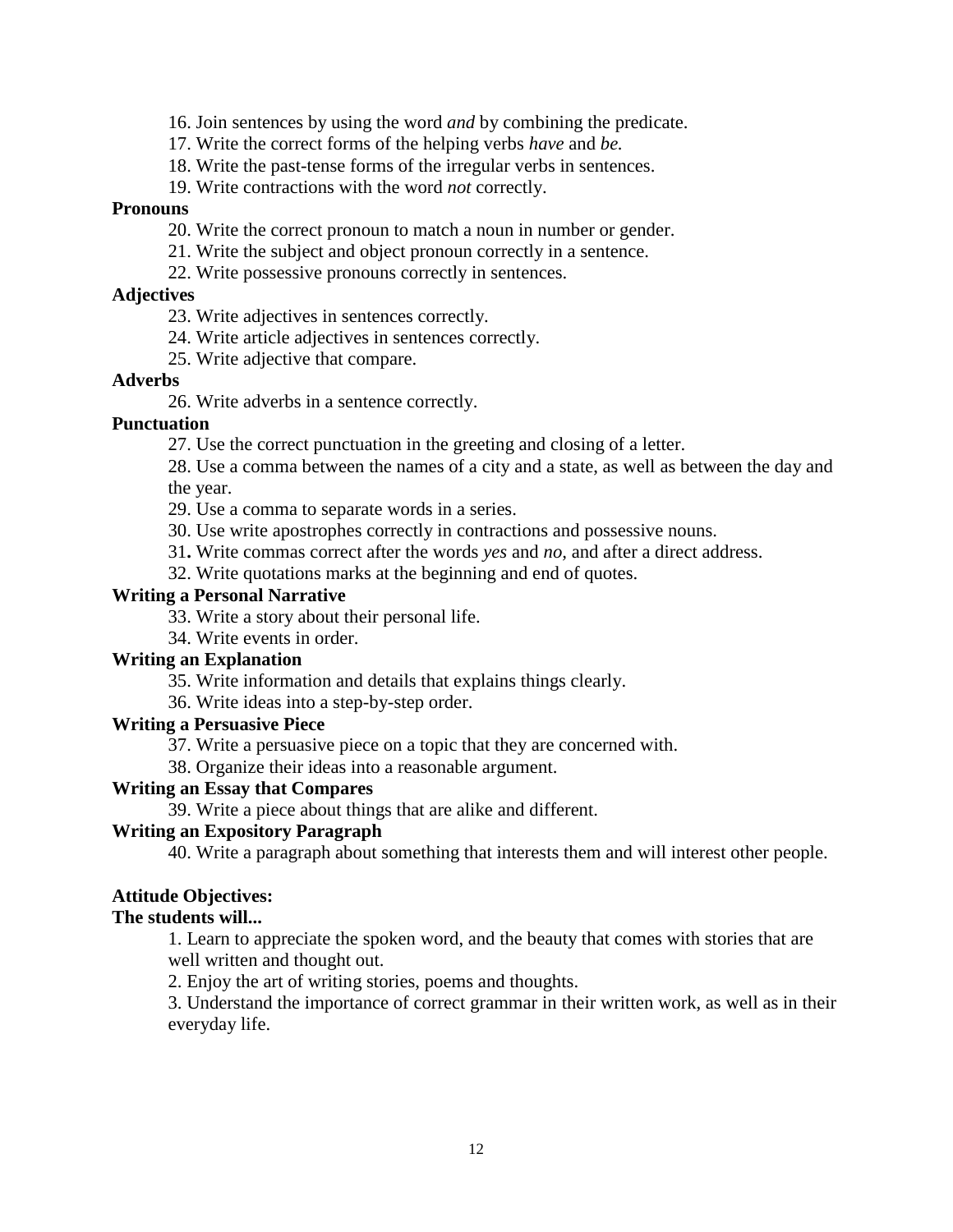# Grades 5-6 English and Writing Objectives

## **Knowledge Objectives**

Composition

- 1. Students will be able to compose in a variety of forms.
- 2. Students will be able to write for a variety of purposes and audiences
- 3. Students will be able to compose using a recursive writing process
- 4. Students will be able to draw on technology in the process of writing
- 5. Students will be able to write clearly, legibly, and effectively, using the conventions and mechanics of English.
- 6. Students will be able to use writing as a tool for research and inquiry and to compile and represent information using available technology
- 7. Students will be able to analyze the writing strategies of others
- 8. Students will be able to work collaboratively to analyze and evaluate their own writing and that of their peers

Grammar, Usage, and mechanics

- 9. Students will be able to write in complete sentences, varying the kinds of sentences
- 10. Students will be able to use verb tense appropriately and consistently
- 11. Students will be able to recognize subject-verb agreement

12. Students will be able to write with increasing accuracy when using pronouns and antecedents

13. Students will be able to use conjunctions to connect ideas meaningfully

14. Students will be able to use punctuation with increasing accuracy.

#### Resources and Skills

15. Students will be able to use the library and reference sources effectively and with increasing familiarity

16. Students will be able to understand ways in which words become part of a language and to become familiar with common spelling rules

- 17. Students will be able to develop an organized method of study
- 18. Students will be able to explore and practice taking standardized tests
- 19. Students will be able to learn through formal and informal speaking and listening experiences
- 20. Students will be able to understand and analyze mass media
- 21. Students will be able to become increasingly skilled at using electronic resources

## **Skill Objectives:**

## **Attitude Objectives:**

The students will ...

- 1. learn to appreciate that the English language is a blessing from God. This gift from God enables people to communicate through reading, writing, speaking, and listening.
- 2. learn that using the English language is important to better communicate the Gospel both through writing and speech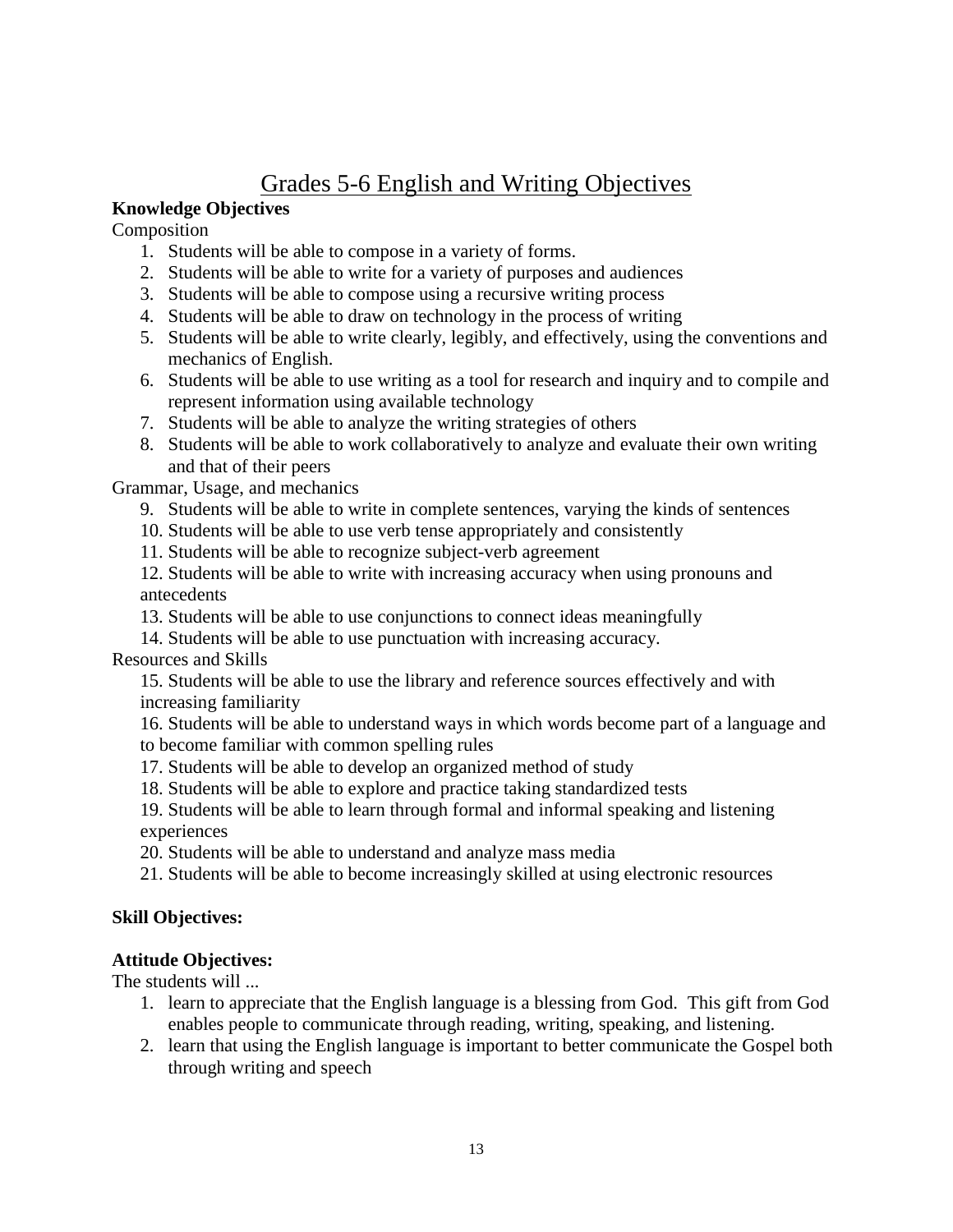- 3. understand the importance to use the rules of grammar properly to communicate since effective communication reflects on a person's integrity.
- 4. to appreciate the importance of effective writing since it will be necessary as they enter high school and college

# Grades 7-8 English and Writing Objectives

### Knowledge Objectives:

The students will ….

## **Sentences**

- 1. identify, punctuate, and use the four kinds of sentences: declarative, interrogative, exclamatory, and imperative
- 2. identify the subject and the predicate of a sentence
- 3. identify simple and complete subjects and predicates
- 4. recognize the normal subject-predicate word order of sentences and the main exception to that order
- 5. identify compound subjects and compound predicates
- 6. identify simple and compound sentences appropriately

## **Nouns**

- 7. recognize common, proper,abstract, and concrete nouns
- 8. compare and contrast kinds of nouns
- 9. identify and correctly pluralize compound nouns
- 10. identify possessive nouns
- 11. recognize and distinguish among plurals, possessives, and contractions
- 12. identify collective nouns
- 13. identify appositives

## **Verbs**

- 14. identify and select appropriate action verbs
- 15. distinguish between action verbs that express physical action and tose that express mental activities
- 16. identify transitive and intransitive verbs and direct objects
- 17. distinguish between direct objects and indirect objects
- 18. distinguish between action verbs and linking verbs
- 19. identify predicate nouns and predicate adjectives
- 20. distinguish between present, past, and future verb tenses
- 21. identify the present and past progressive forms of verbs
- 22. identify the forms and understand the uses of the present perfect and past perfect tenses of verbs
- 23. identify the past tense and the past participle of irregular verbs

## **Pronouns**

- 24. identify personal pronouns and understand their function
- 25. use personal pronouns correctly as subjects and objects in sentences
- 26. identify antecedents
- 27. make pronouns agree in gender and number with their antecedents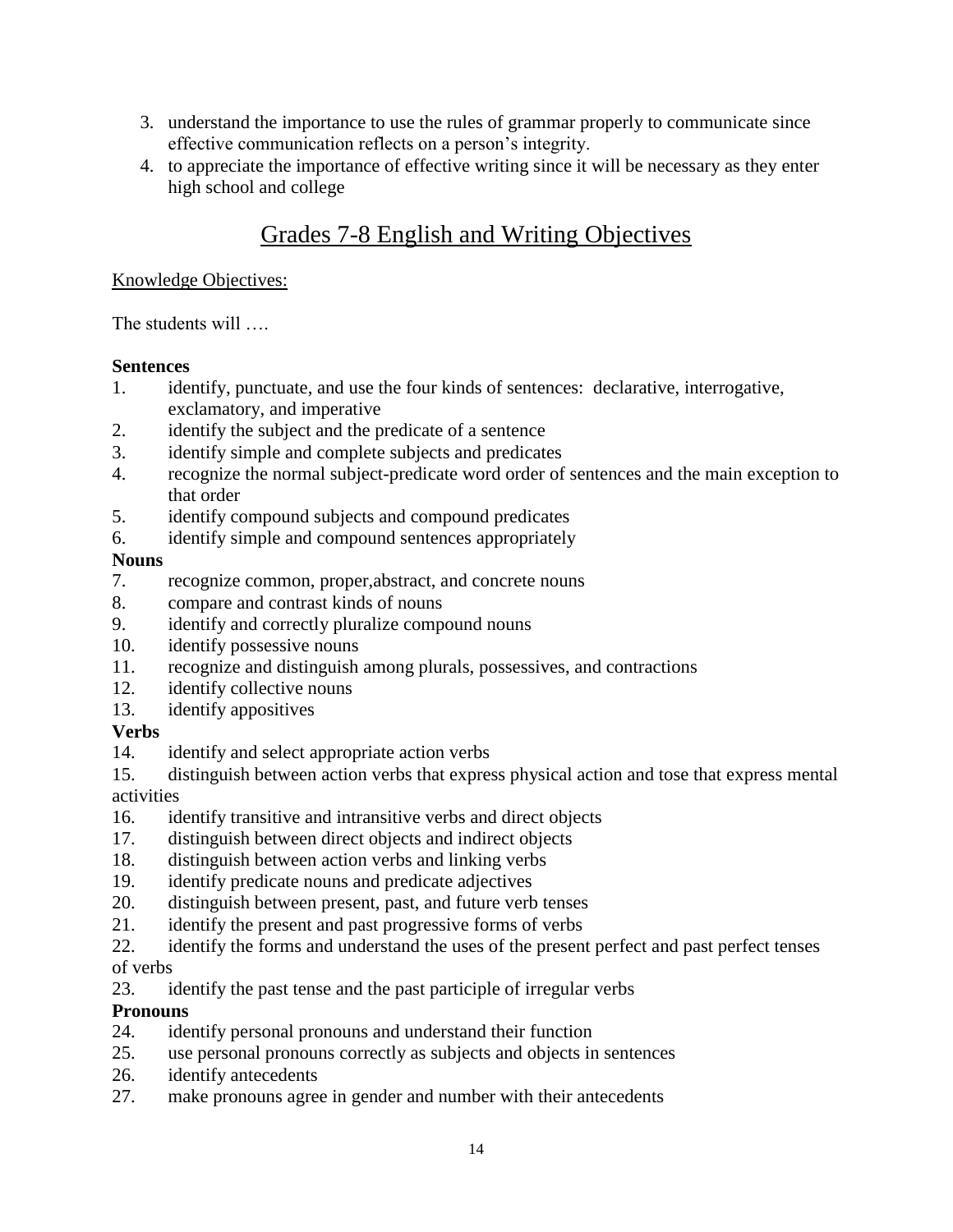- 28. identify subject and object pronouns
- 29. identify possessive pronouns' two forms; one used before a noun; the other used alone
- 30. learn the singular and plural forms of possessive pronouns and to use them correctly

31. identify indefinite pronouns that are singular, plural, or that may be either singular or plural depending on use

- 32. use indefinite pronouns that agree in number with the verbs and any related pronouns
- 33. identify and differentiate between reflexive and intensive pronouns
- 34. identify interrogative pronouns
- 35. differentiate between interrogative pronouns and contractions
- 36. identify predicate adjectives and adjectives that precede nouns

### **Adjectives**

- 37. recognize definite and indefinite articles and learn the rules for using them
- 38. identify proper adjectives and understand how to form and capitalize them
- 39. recognize comparative and superlative adjectives and understand their purpose
- 40. identify irregular comparative and superlative forms of adjectives
- 41. learn to form negative comparative and superlative adjectives correctly
- 42. identify demonstratives and to determine whether they are used as adjectives or pronouns

### **Adverbs**

- 43. identify adverbs and the words they modify
- 44. identify intensifiers adverbs that modify adjectives and other adverbs
- 45. identify comparative and superlative adverbs
- 46. distinguish between adverbs that follow verbs and predicate adjectives
- 47. identify negative words, including contracted forms of *not*

#### **Prepositions, Conjunctions, Interjections**

- 48. identify prepositions, prepositional phrases, and objects of the prepositions
- 49. identify the correct object pronouns to use after a preposition
- 50. identify prepositional phrases that function as adjectives or adverbs
- 51. identify and distinguish between coordinating and correlative conjunctions
- 52. identify interjections
- 53. identify the part of speech of every word in a sentence

#### **Clauses**

- 54. identify and distinguish between simple and compound sentences
- 55. recognize main clauses
- 56. identify complex sentences and subordinate clauses
- 57. identify adjective clauses and relative pronouns that introduce adjective clauses
- 58. identify adverb clauses and subordinating conjunctions
- 59. identify noun clauses and the words that introduce them
- 60. understand how noun clauses are used and to use them appropriately

## **Verbals**

- 61. identify and understand the function of present and past participles and participial phrases
- 62. identify and understand the function of gerunds and gerund phrases
- 63. identify infinitives and infinitive phrases used as nouns
- 64. distinguish infinitives from prepositional phrases that begin with *to*

## **Diagraming Sentences**

65. learn about and use sentence diagraming techniques for describing and analyzing the function of simple subjects and simple predicates as part of sentences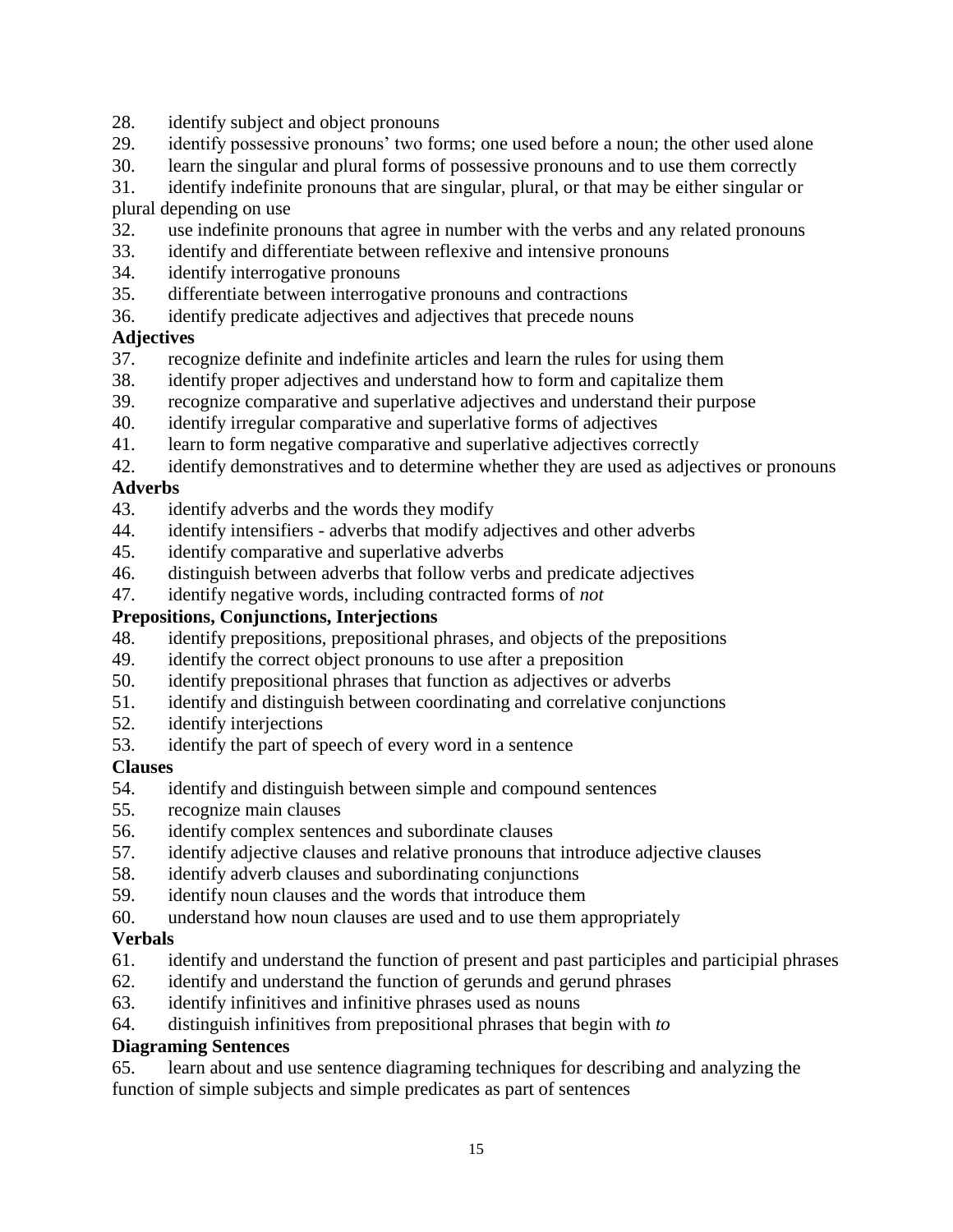66. learn about and use sentence diagraming techniques for understanding and analyzing the function of simple subjects and simple predicates in each of the four kinds of sentences

67. learn about and demonstrate control of sentence diagraming techniques for identifying and analyzing the function of direct and indirect objects as parts of sentences

68. learn about and demonstrate control of sentence diagraming techniques for identifying and analyzing the function of adjectives, adverbs, and prepositional phrases in simple sentences 69. understand and apply sentence diagraming techniques for identifying and analyzing the function of predicate nouns and predicate adjectives in simple sentences

70. learn and apply sentence diagraming techniques for identifying and analyzing the function of compound sentence parts in simple sentences

71. learn and apply sentence diagraming techniques for identifying and analyzing the function of clauses in compound sentences

## **Writing a Research Report**

72. learn the important parts to a research report: title page, outline, introduction, body, parenthetical documentation, conclusion, and bibliography

## **Writing a Short Story**

73. learn the five parts to an effective story: introduction, conflict, events, climax, and resolution

74. learn about an assortment of color tricks. These include the following: similes, metaphors, hyperbole, personification, alliteration, and onomatopoeia

75. learn about the rules of using conversation in writing

76. learn about writing from a point of view

## **Writing Poetry**

77. learn about an assortment of poems that includes: acrostics, cinquains, diamontes, quatrains, haikus, tankas, and narratives.

## **Writing Persuasive Essay**

78. learn how persuasive writing is used and how it is important to every day life

79. learn what makes an effective persuasive essay. This includes facts, examples, and considering objections to their argument.

80. learn why a catchy introduction is important to a persuasive essay

81. learn that the formal vs. informal language should be considered depending on the targeted audience for the persuasive essay

82. learn that organizing a persuasive essay is important

83. learn why a striking conclusion is important to a persuasive essay

## Skill / Behavior Objectives:

The students will …

## **Sentences**

- 1. write complete sentences rather than sentence fragments
- 2. write sentences that contain complete subjects and predicates
- 3. use appropriate word order in creating sentences
- 4. make subjects and verbs agree
- 5. use the correct verb forms with compound subjects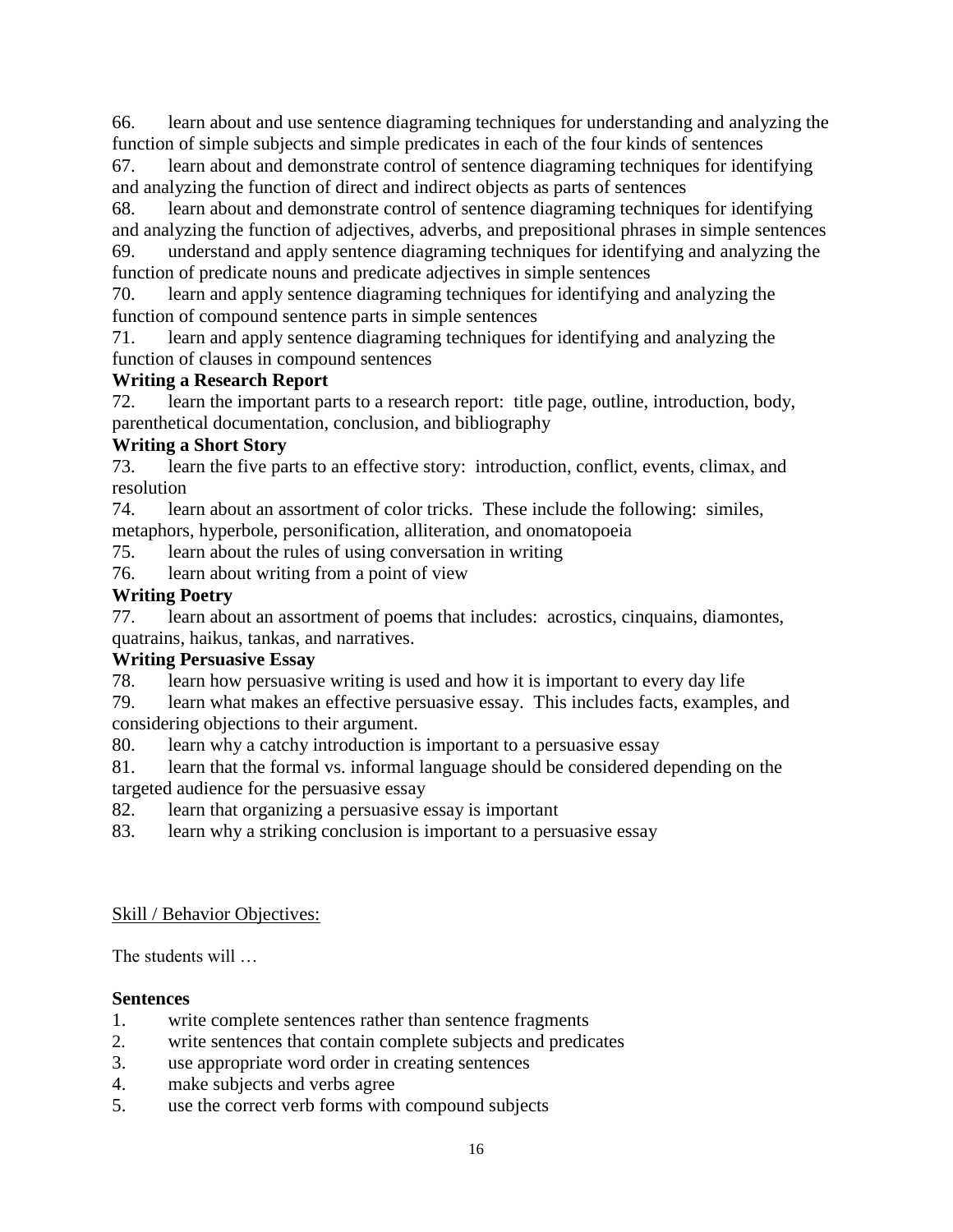- 6. use simple sentences and compound sentences appropriately
- 7. avoid using and correcting run-on sentences

### **Nouns**

- 8. use pluralized compound nouns in writing
- 9. use possessive nouns correctly
- 10. use plurals, possessives, and contractions correctly
- 11. use collective nouns appropriately to indicate singular or plural meanings
- 12. use appositives appropriately in writing

### **Verbs**

- 13. use action verbs correctly in writing
- 14. use transitive and intransitive verbs and direct objects correctly in writing
- 15. use indirect objects correctly in writing
- 16. use linking verbs and predicate words correctly in writing
- 17. use present, past, and future tenses appropriately in writing
- 18. use the present and past progressive forms of verbs in writing appropriately
- 19. use the present perfect and past perfect tenses appropriately in writing and speaking
- 20. use the correct past tense and the past participle of irregular verbs appropriately in writing

## and speaking

### **Pronouns**

21. use subject and object pronouns correctly in compound subjects and objects when speaking and writing

- 22. use reflexive and intensive pronouns correctly in writing
- 23. use interrogative pronouns correctly to form questions

### **Adjectives**

- 24. use adjectives correctly to describe nouns and pronouns
- 25. use comparative and superlative adjectives correctly in writing and speaking
- 26. use irregular comparative and superlative adjectives correctly in writing and speaking
- 27. use demonstratives correctly in sentences

## **Adverbs**

- 28. use adverbs correctly in writing and speaking<br>29. use intensifiers correctly in writing and speaking
- use intensifiers correctly in writing and speaking
- 30. understand how to form comparative and superlative adverbs correctly
- 31. use adverbs and predicate adjectives to add detail and to clarify writing and speech
- 32. use negative words correctly and to avoid double negatives in speaking and writing

## **Prepositions, Conjunctions, and Interjections**

- 33. use prepositions, prepositional phrases, and objects of the prepositions correctly to clarify and enhance writing
- 34. use object pronouns correctly and effectively in writing
- 35. use prepositional phrases correctly as adjectives or adverbs
- 36. use coordinating and correlative conjunctions correctly in writing
- 37. punctuate interjections correctly
- 38. use all parts of speech correctly in writing

#### **Clauses**

- 39. punctuate simple and compound sentences correctly
- 40. use main clauses appropriately in simple and compound sentences
- 41. write more sophisticated sentences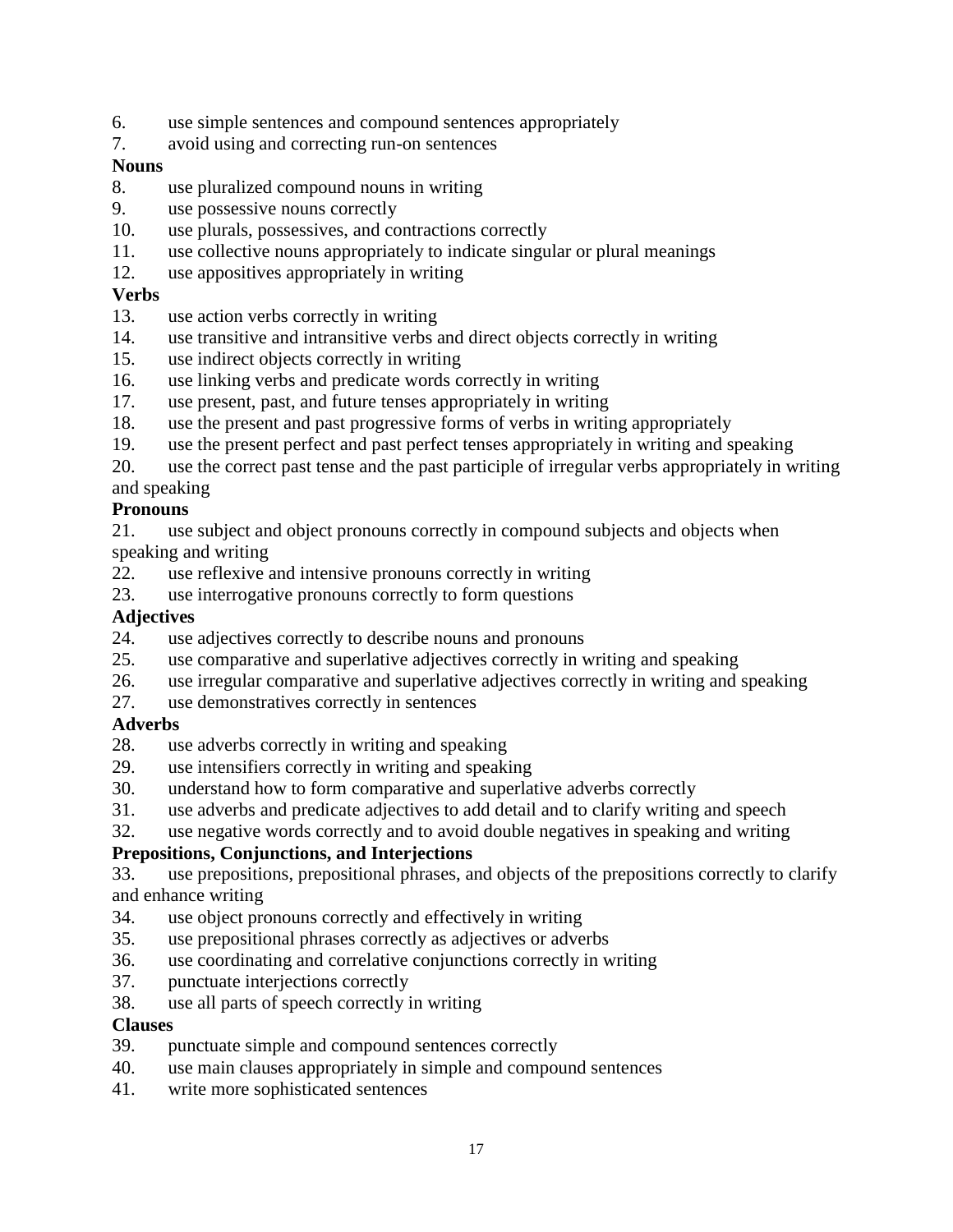- 42. use adjective clauses to make writing more detailed and interesting
- 43. use and punctuate adverb clauses appropriately

## **Verbals**

- 44. punctuate participial phrases correctly
- 45. use gerunds and gerund phrases correctly
- 46. use infinitives and infinitive phrases correctly

## **Writing Research Paper**

- 47. learn to find a topic for a research report
- 48. learn to find at least five areas to research on a chosen topic for a research paper
- 49. find at least three source books to assist with the research for the paper
- 50. make an outline as a method of organizing a research paper using the five areas to research
- 51. learn to take notes on either note cards or another way to organize the content of the material for the research report
- 52. learn to use parenthetical documentation as a method for citing sources of information
- 53. learn how to write an effective introduction and concluding paragraph for a research

## report

- 54. construct a title page and bibliography properly
- 55. proofread one's own work and also through peer conferencing

## **Writing a Short Story**

- 56. complete a story map using the five parts to an effective story
- 57. use various color tricks in their story writing to improve its content
- 58. use a character web to develop the personality traits for the main character in their story
- 59. use conversation correctly in their short stories
- 60. participate in a peer conferences with the the purpose to improve student writing
- 61. edit their own stories before submitting a final draft

## **Writing Poetry**

62. write poems correctly using the proper forms. This includes the following types of poems: acrostics, cinquains, diamontes, quatrains, haikus, tankas, and narratives.

## **Writing Persuasive Essay**

- 63. choose a topic for persuasive writing
- 64. consider a goal and an audience for the persuasive essay

65. organize their argument for a persuasive essay by providing reasons that include both facts and examples

- 66. include objections to their argument and responses to those arguments
- 67. organize their argument by using a proper strategy
- 68. use transitional words to improve the flow for their persuasive essays
- 69. use proper language (formal vs. informal) as they consider their targeted audience
- 70. write effective introductions and moving conclusions when writing their persuasive essays
- 71. complete a peer conference with the purpose of improving student writing
- 72. edit their own essays before submitting a final draft

## Attitude Objectives:

The students will ...